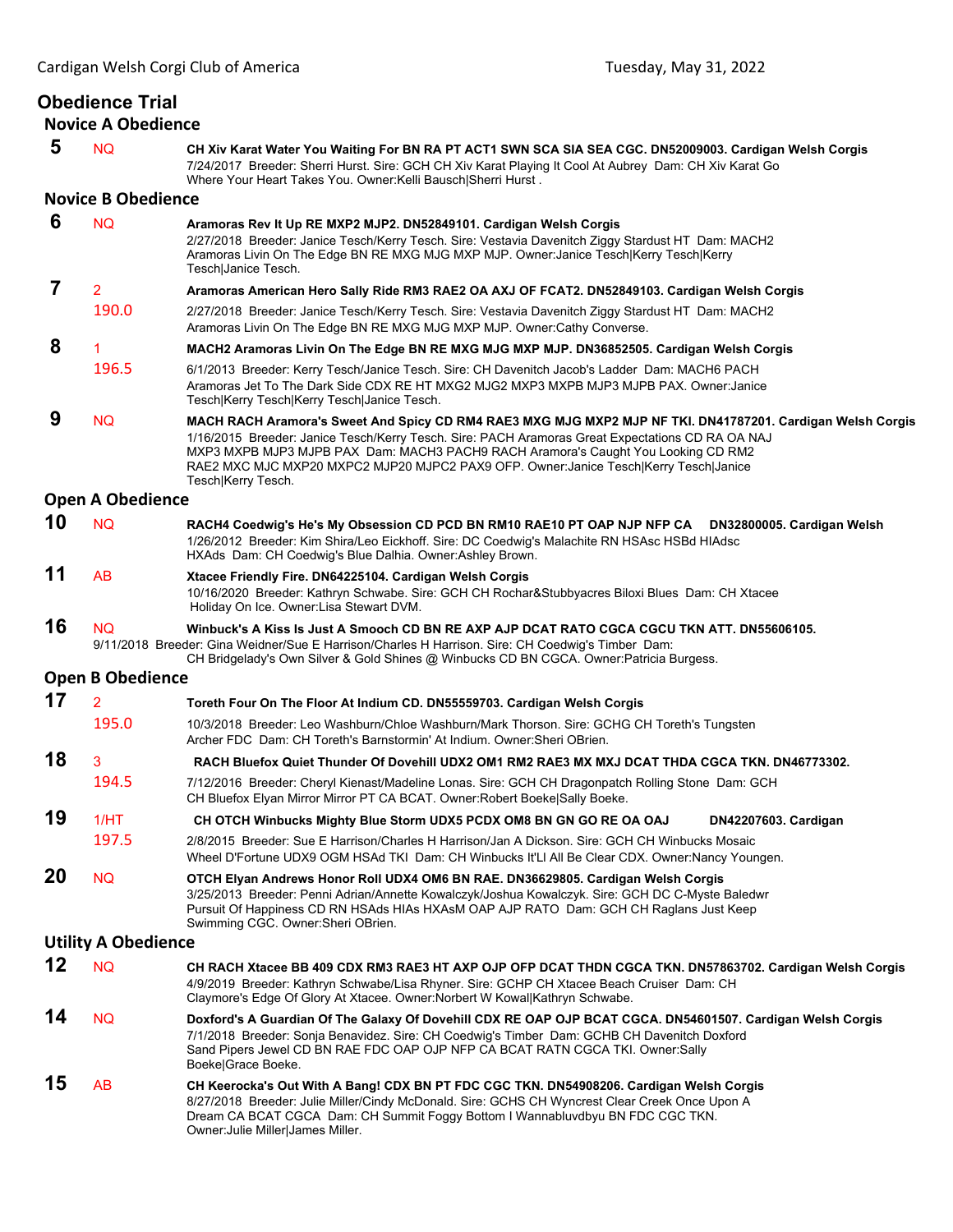| <b>Utility B Obedience</b>         |                |                                                                                                                                                                                                                                                                                                                                                                  |  |  |
|------------------------------------|----------------|------------------------------------------------------------------------------------------------------------------------------------------------------------------------------------------------------------------------------------------------------------------------------------------------------------------------------------------------------------------|--|--|
| 18                                 | <b>NQ</b>      | RACH Bluefox Quiet Thunder Of Dovehill UDX2 OM1 RM2 RAE3 MX MXJ DCAT THDA CGCA TKN. DN46773302.<br>7/12/2016 Breeder: Cheryl Kienast/Madeline Lonas. Sire: GCH CH Dragonpatch Rolling Stone Dam: GCH<br>CH Bluefox Elyan Mirror Mirror PT CA BCAT. Owner: Robert Boeke Sally Boeke.                                                                              |  |  |
| 19                                 | 1/HC           | DN42207603.<br>CH OTCH Winbucks Mighty Blue Storm UDX5 PCDX OM8 BN GN GO RE OA OAJ FCAT RATO.                                                                                                                                                                                                                                                                    |  |  |
|                                    | 196.0          | 2/8/2015 Breeder: Sue E Harrison/Charles H Harrison/Jan A Dickson. Sire: GCH CH Winbucks Mosaic<br>Wheel D'Fortune UDX9 OGM HSAd TKI Dam: CH Winbucks It'LI All Be Clear CDX. Owner:Nancy Youngen.                                                                                                                                                               |  |  |
| 20                                 | 2              | OTCH Elyan Andrews Honor Roll UDX4 OM6 BN RAE. DN36629805. Cardigan Welsh Corgis                                                                                                                                                                                                                                                                                 |  |  |
|                                    | 186.0          | 3/25/2013  Breeder: Penni Adrian/Annette Kowalczyk/Joshua Kowalczyk. Sire: GCH DC C-Myste Baledwr<br>Pursuit Of Happiness CD RN HSAds HIAs HXAsM OAP AJP RATO Dam: GCH CH Raglans Just Keep<br>Swimming CGC. Owner: Sheri OBrien.                                                                                                                                |  |  |
| <b>Beginner Novice A Obedience</b> |                |                                                                                                                                                                                                                                                                                                                                                                  |  |  |
| 21                                 | <b>EX</b>      | Lanakila's Olivia Autumn's Short Stack W Maple Syr RN CGCA CGCU TKI. DN64608808. Cardigan Welsh Corgis<br>9/8/2020 Breeder: Heidi Kilgore/Melissa Sue Klingerman. Sire: Bridgelady's The Mighty Mac Dam:<br>Lanakila's Everything Nonsense At Denti Di Leone DCAT. Owner: Rebecca Taylor.                                                                        |  |  |
| 22                                 | EX             | Jokin's Connect The Dots. DN60174402. Cardigan Welsh Corgis<br>10/23/2019 Breeder: Joseph Hunn Jr./Nicole Palsgrove/Blythe Palsgrove. Sire: CH Aurigan's Kantasia<br>Rolls Royce Dam: CH Coedwig's Where Rumors End & Legends Begin @ Jokin RN. Owner: Betsy and<br>Julianna Alexander Nikki Palsgrove.                                                          |  |  |
| 23                                 | AB             | Visions Cardach Red Roses Too CGC TKN. DN64878903. Cardigan Welsh Corgis<br>11/13/2020 Breeder: Holly J Goldman-Craig/E. B. Bishop/Rita J Hellegers. Sire: CH Visions Debonaire<br>Commander In Chief FDC CGC TKN ATT Dam: GCH CH Cornerstone Visions Cardach Nostalgia RN<br>CGC TKA. Owner: Megan Peila Holly Goldman Craig Holly Goldman Craig. Mary Cummings |  |  |
| 24                                 | <b>NQ</b>      | GCH CH Boss Is Riverside's Playmate CAA RATN TKN. DN32861402. Cardigan Welsh Corgis<br>12/6/2011 Breeder: C B Bossi/Lee Bossi/Deborah B Shindle. Sire: CH Cymbrogi's Equilibrium Dam: GCH<br>CH Riverside Telltail Goldigger CAA RATN CGC. Owner:Caitlyn Connor Mandy Bossi.                                                                                     |  |  |
|                                    |                | <b>Beginner Novice B Obedience</b>                                                                                                                                                                                                                                                                                                                               |  |  |
| 25                                 | AB             | CH White Hart Felix Felicis PT TKN. DN63767208. Cardigan Welsh Corgis<br>8/15/2020 Breeder: Barbara R Miller. Sire: GCH CH Timepiece's I Am I Said FDC BCAT CGCA CGCU<br>TKN ATT VSWB Dam: GCH CH White Hart Crazy Little Thing Called Love HSAds HIAds CGCA CGCU<br>TKN. Owner:Barbara Miller.                                                                  |  |  |
| 26                                 | <b>NQ</b>      | Shakay Major True Paws. DN61888104. Cardigan Welsh Corgis<br>3/13/2020 Breeder: Sharon K Gewecke. Sire: GCH CH Kimberwicke's Grant Effect Dam: CH Shelshire's<br>Easter Lilly. Owner: Sharon Gewecke.                                                                                                                                                            |  |  |
| 27                                 | <b>NQ</b>      | CH Winbucks & Silverferns Mojo For Lwynogyn RN. DN64315205. Cardigan Welsh Corgis<br>9/22/2020 Breeder: Gina Weidner/Sue E Harrison/Charles H Harrison. Sire: GCHB CH Coedwig's Black<br>Diamond PT Dam: CH Bridgelady's Own Silver & Gold Shines @ Winbucks CD BN CGCA. Owner:Carley J<br>Bates Elizabeth Robinson.                                             |  |  |
| 28                                 | 1              | Keksband Je Veux At Visions CGC TKN. DN67640601. Cardigan Welsh Corgis                                                                                                                                                                                                                                                                                           |  |  |
|                                    | 196.0          | 3/8/2021 Breeder: Svetlana B. Maysagina. Sire: Cardiganium Largo Winch Dam: Keksband Touch My<br>Soul. Owner: Holly GoldmanCraig [E. B. Bishop. Mary Cummings                                                                                                                                                                                                    |  |  |
| 29                                 | <b>AB</b>      | Chris Team Perfect Fighter CGC. DN68657101. Cardigan Welsh Corgis<br>4/22/2021 Breeder: Krzysztof Michalski. Sire: Uszaki Once Upon A Time Dam: Astersland Jazzy Jewel.<br>Owner: Linda Smith Richard Smith.                                                                                                                                                     |  |  |
| 30                                 | $\overline{2}$ | GCH CH Bluefox Elyan Raining Magic HSAds HSBd HIAds. DN51199501. Cardigan Welsh Corgis                                                                                                                                                                                                                                                                           |  |  |
|                                    | 195.5          | 9/20/2017 Breeder: Penni Adrian/Susan Long/Cheryl L Kienast. Sire: GCHB CH Wyncrest's You'll Be In My<br>Heart RN HT CA DCAT SWA SHDN RATCHX CZ8P CGC TKN Dam: GCHS DC Mockingbird Elyan Magic<br>Moment RN HSAds HSBd HIAds HIBd HXAd HXBd CA CGCA. Owner: Susan Long. Kathy Howse                                                                              |  |  |
| 31                                 | <b>NQ</b>      | CH Coedwig's Bibbidi-Bobbidi-Boo @ Jokin. DN57236803. Cardigan Welsh Corgis<br>3/30/2019 Breeder: Kim Shira/Leo Eickhoff. Sire: CH Snapdragon Coedwig's Polar Ice Dam: CH Car-<br>Rae's Pandamonium. Owner:Nicole Palsgrove Nicole Palsgrove Joseph Hunn Blythe Brady.                                                                                           |  |  |
| 32                                 | 4              | Raconteur Magic Is Brewing RN PT SWN CGC TKA. DN59609204. Cardigan Welsh Corgis                                                                                                                                                                                                                                                                                  |  |  |
|                                    | 190.5          | 9/2/2019 Breeder: Carolyn N Embrey/Vivian Andre Moran. Sire: GCHS CH Kingsbury Red Dragon Of<br>Claymore CGC TKN Dam: GCH CH Heritage Hill Playing With Magic. Owner: Merinda Tiffany John Spicer.                                                                                                                                                               |  |  |
| 33                                 | AB             | Jokin's Intriguing Legend Begins. DN65323601. Cardigan Welsh Corgis<br>12/15/2020 Breeder: Joseph Hunn Jr./Nicole Palsgrove/Blythe Palsgrove. Sire: GCHB CH Coedwig's Black<br>Diamond PT Dam: CH Coedwig's Where Rumors End & Legends Begin @ Jokin RN. Owner: Nicole<br>Palsgrove Blythe Palsgrove Brady Lillian Alexander J Hunn Jr.                          |  |  |